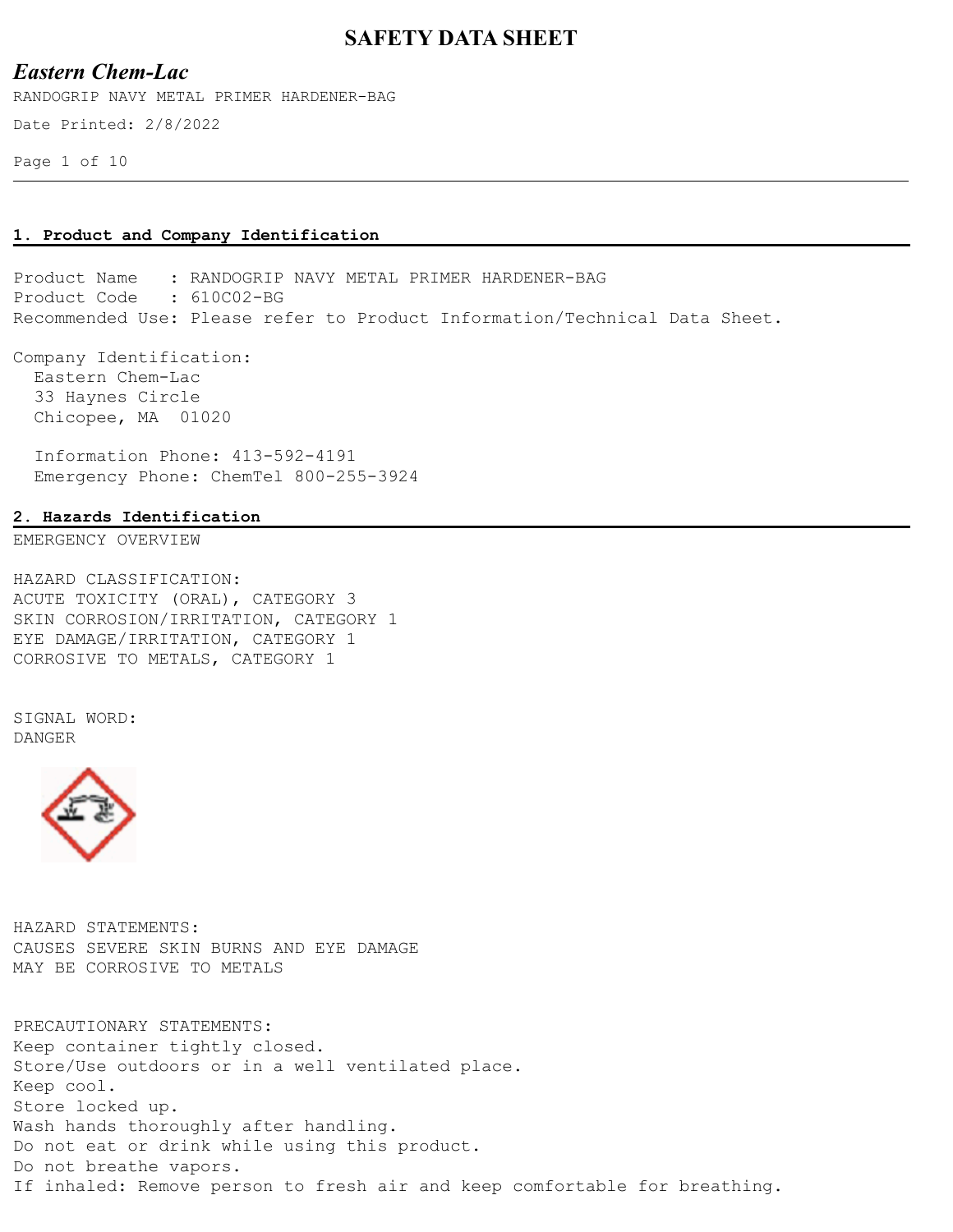## *Eastern Chem-Lac*

RANDOGRIP NAVY METAL PRIMER HARDENER-BAG

Date Printed: 2/8/2022

Page 2 of 10

If swallowed, immediately call a poison control center. Rinse mouth. Wear protective gloves, protective clothing, eye/face protection. If on skin or hair: Take off immediately all contaminated clothing. Rinse skin with water/shower. If skin irritation occurs, seek medical advice. Take off contaminated clothing and wash it before reuse. If exposed or concerned, get medical advice or attention. Call a poison center or doctor if you feel unwell. If in eyes, rinse cautiously with water for several minutes. Remove contact lenses, if present and easy to do. Continue rinsing. If eye irritation persists: get medical attention. In case of fire: Use dry chemical, CO@, Halon or foam to extinguish. Dispose of contents/container in accordance with all local, regional, national regulations. Potential Health Effects Eye: This product is a primary eye irritant and corrosive effects were indicated by animal studies. Can cause eye irritation. Skin: May cause moderate irritation. May cause allergic skin reactions and sensitization. Can cause redness, itching, and burning sensation. Causes skin irritation. Ingestion: If swallowed, call a poison control center or physician if you feel unwell. Rinse mouth. Inhalation: May cause an allergic respiratory response in some susceptible individuals. This response can range from mild wheezing to a severe asthmatic type attack. May cause drowsiness or dizziness. Chronic (Cancer) Information: IARC: No component of this product present at levels greater than or equal to 0.1% is identified as probably, possible or confirmed human carcinogen by IARC. ACGIH: No component of this product present at levels greater than or equal to 0.1% is identified as a carcinogen or potential carcinogen by ACGIH. OSHA: No component of this product present at levels greater than or equal to 0.1% is identified as a carcinogen or potential carcinogen by OSHA.

NTP: No component of this product present at levels greater than or equal to 0.1% is identified as a known or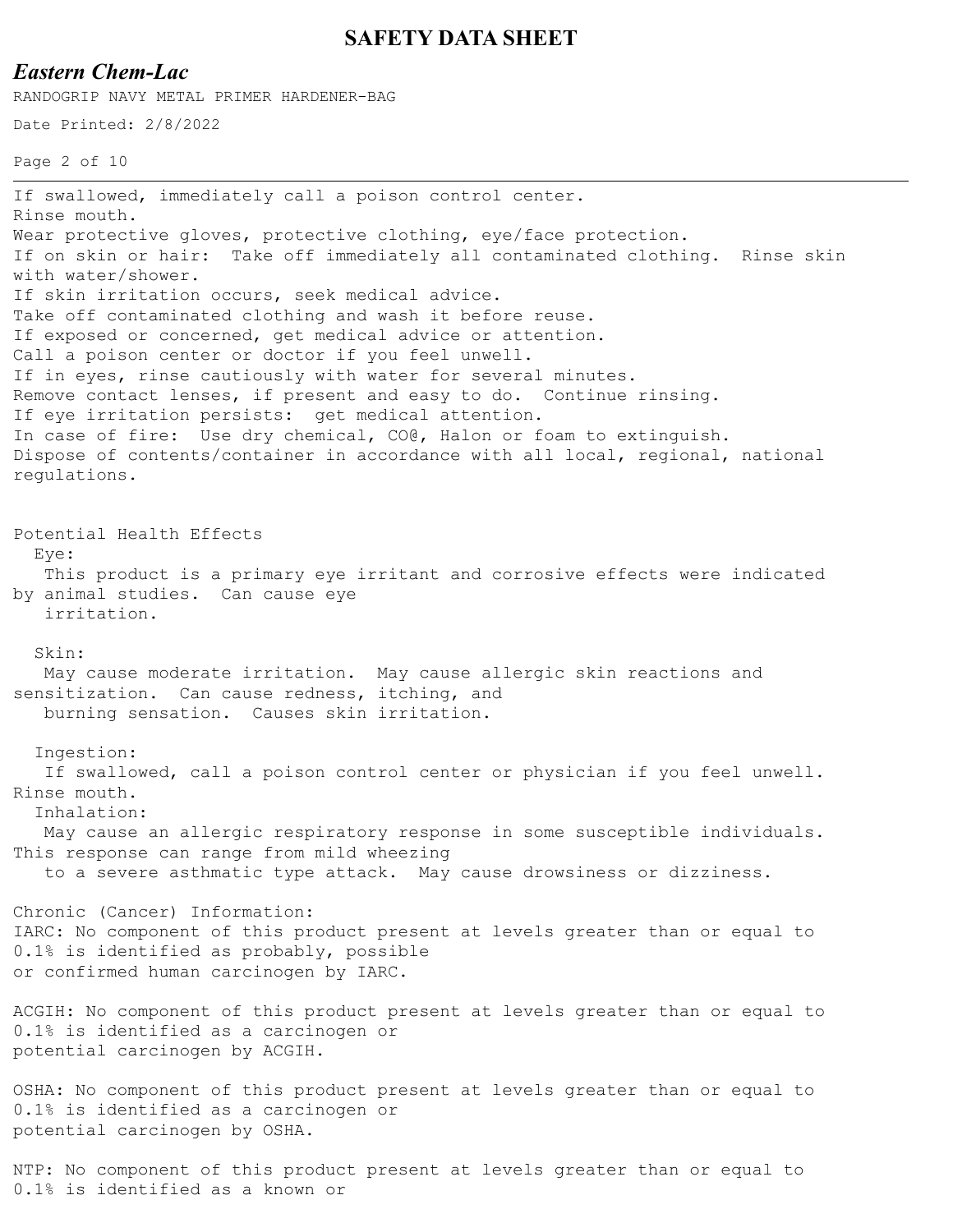## *Eastern Chem-Lac*

RANDOGRIP NAVY METAL PRIMER HARDENER-BAG

Date Printed: 2/8/2022

Page 3 of 10

anticipated carcinogen by NTP.

Teratology (Birth Defects) Information: INFORMATION NOT AVAILABLE. Reproduction Information: INFORMATION NOT AVAILABLE. Aggravation of Pre-Existing Conditions: Dermititis or other skin conditions.

#### **3. Composition/Information on Ingredients**

| Component                                                                                                                                                                | CAS#                         | % by Wt.  |
|--------------------------------------------------------------------------------------------------------------------------------------------------------------------------|------------------------------|-----------|
| POLYMER OF c-18 UNSAT'D FATTY ACID DIMERS W/TETA&TOFA<br>1-METHOXY 2-PROPANOL<br>ACGIH: 100 PPM TWA<br>OSHA: 100 PPM TWA<br>ACGIH: 150 PPM STEL<br>OSHA: 150 PPM CEILING | 68082-29-1<br>$107 - 98 - 2$ | 60<br>20  |
| TOFA REACTION PRODUCTS W/TEPA<br>EPOXIDIZED OLEIC ACID REACTION PRODUCTS W/TEPA                                                                                          | 68953-36-6<br>68298-14-6     | - 15<br>5 |

#### **4. First Aid Measures**

Eyes: If in eyes: Rinse cautiously with water for several minutes. Remove contact lenses, if present and easy to do. Continue rinsing. If eye irritation persists: Get medical advice/attention. Skin: If on skin: wash with plenty of soap & water. If skin irritation occurs: Get Medical advice/attention. Take off contaminated clothing and wash it before reuse. Ingestion: If swallowed: Immediately call a poison center/physician. Do NOT induce vomiting. Inhalation: If inhaled: Remove person to fresh air and keep comfortable for breathing. Call a poison control center/get medical attention if you feel unwell. Note to Physicians:

INFORMATION NOT AVAILABLE.

#### **5. Fire Fighting Measures**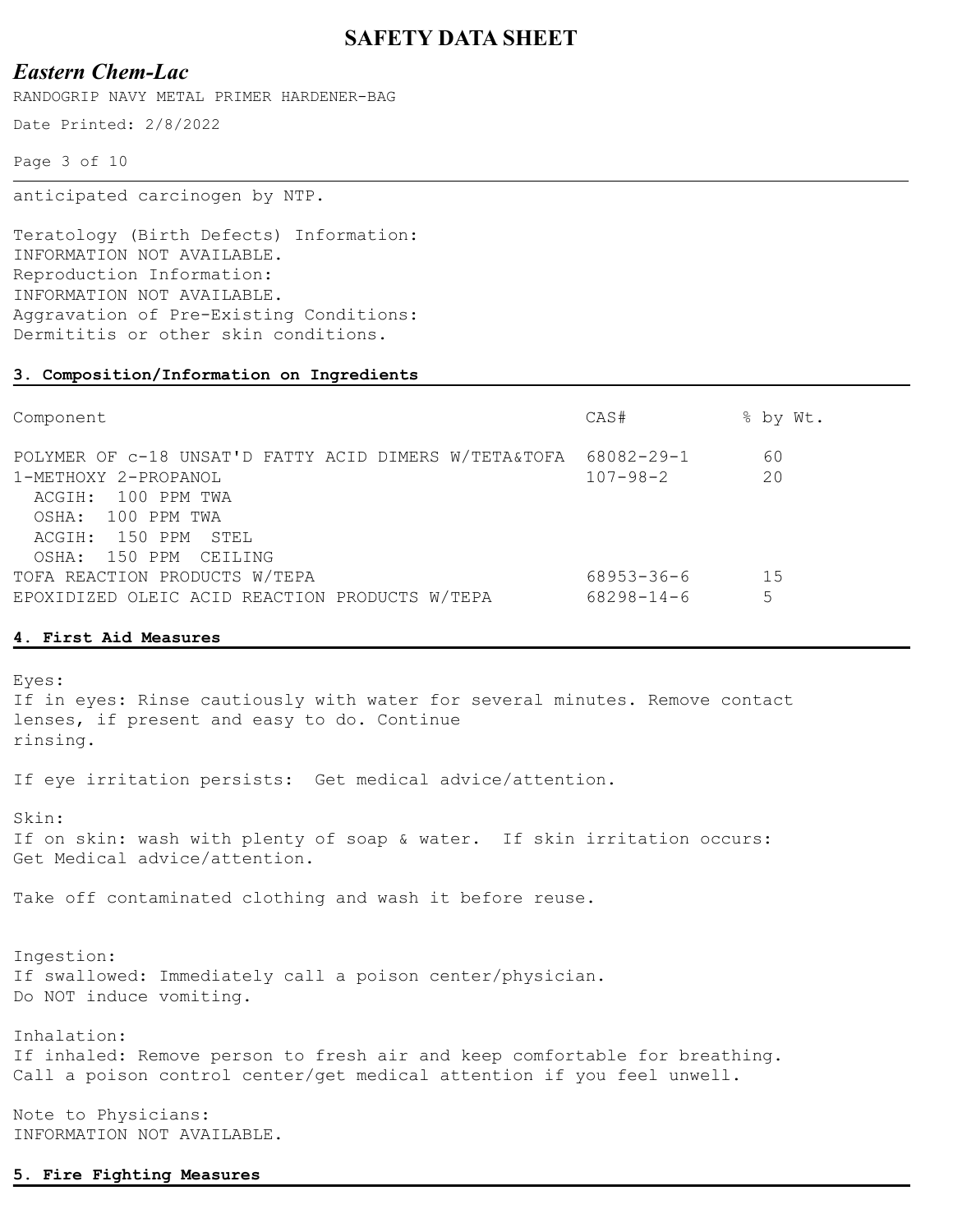### *Eastern Chem-Lac*

Date Printed: 2/8/2022 Page 4 of 10 RANDOGRIP NAVY METAL PRIMER HARDENER-BAG Flammable Properties: Flash Point: 102 DEG F Method: Explosive Limits: Lower explosive limit: 6.0 Upper explosive limit: 13.8 Autoignition Temperature: INFORMATION NOT AVAILABLE. Hazardous Combustion Products: Smoke, soot and carbon dioxide, carbon monoxide. Extinguishing Media: Dry chemical, CO2, Halon, Foam Firefighting Procedures: Special Fire-Fighting Procedures: Wear self-contained breathing apparatus and protective clothing. Unusual Fire and Explosion Hazards: High temperatures can cause sealed containers to rupture due to a build up of internal pressure. Cool with water spray. Vapors are heavier than air and can travel some distance away and flash back. Sensitivity to Static Discharge: Material may accumulate a static charge which could act as an ignition source. Precautions should be taken when pouring to minimize splash/free fall.

#### **6. Accidental Release Measures**

Small Spill: See Information for Large Spill, below: Large Spill: Use personal protective equipment. Ensure adequate ventilation. Remove all sources of ignition. Evacuate personnel to safe areas. Beware of vapors accumulating to form explosive concentrations. Vapors can accumulate in low areas.

Environmental Precautions: INFORMATION NOT AVAILABLE. Methods/Materials for Containment and Cleaning Up: Contain spillage, and then collect with non-combustible absorbent material, (e.g. sand earth, diatomaceous earth, vermiculite) and place in container for disposal according to local/state/federal regulations.

#### **7. Handling and Storage**

Handling: INFORMATION NOT AVAILABLE. Storage: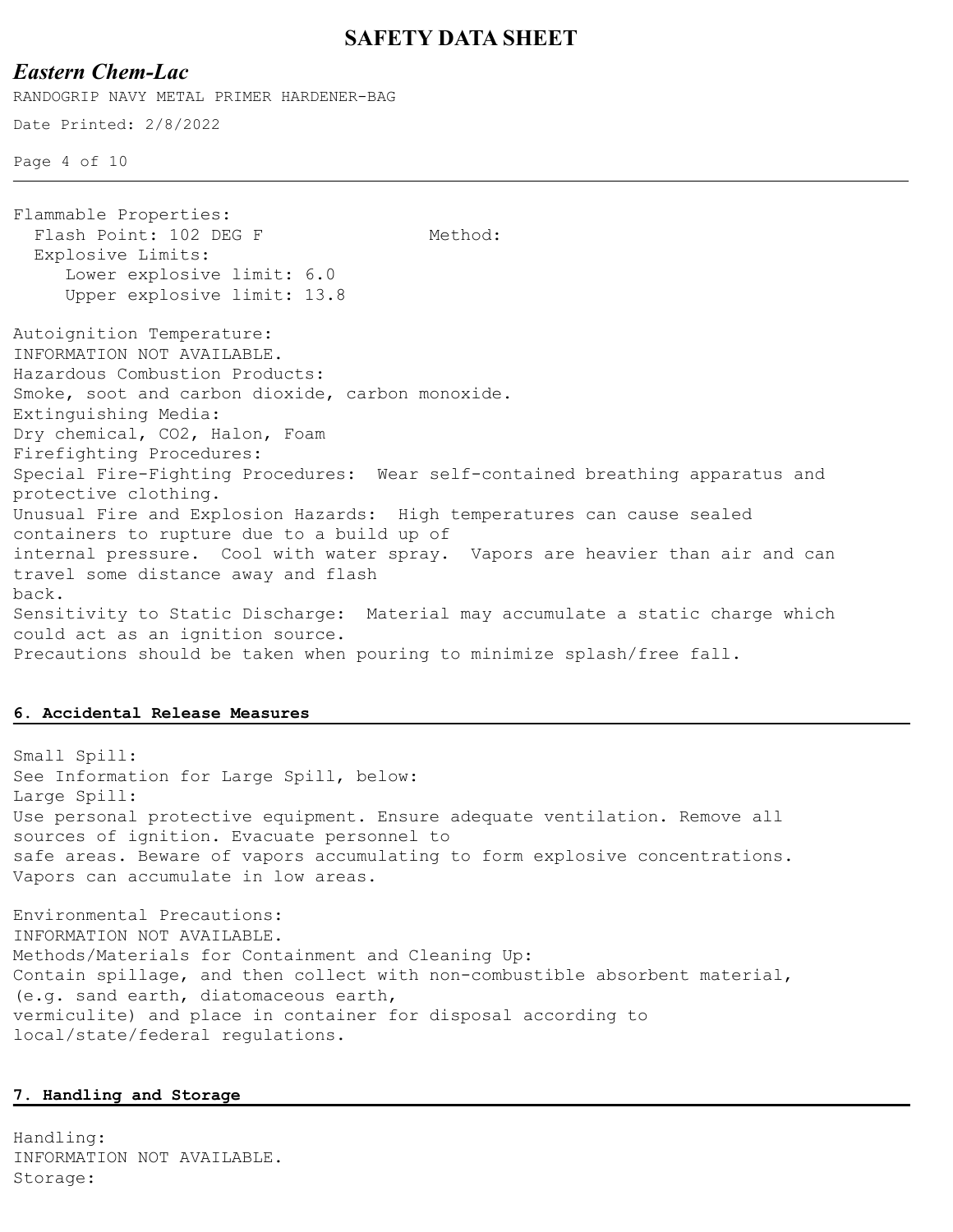## *Eastern Chem-Lac*

RANDOGRIP NAVY METAL PRIMER HARDENER-BAG

Date Printed: 2/8/2022

Page 5 of 10

Prevent unauthorized access. Store in a well ventilated place. Keep container tightly closed. Keep cool.

#### **8. Exposure Controls/Personal Protection**

Airborne Exposure Limits: SEE SECTION 3 FOR THIS INFORMATION Engineering Controls: Ventilation: Good general ventilation (typically 10 air changes per hour) should be used. Ventilation rates should be matched to conditions. Ventilation should be explosion proof. Supplementary local exhaust ventilation, closed systems, or respiratory protection may be needed in special circumstances such as poorly ventilated spaces, spray painting, mechanical generation of dusts, heating, drying, etc.

Personal Protective Equipment

 Respiratory Protection: If engineering controls do not maintain airborne concentrations to an acceptable level, an approved respirator must be worn. In the United States of America, if respirators are used, a program should be instituted to assure compliance with OSHA Standard 63 CFR 1152, January 8, 1998. Respirator type: Organic Vapor.

 Skin Protection: Wear impervious gloves to prevent skin contact. Recommended Decontamination Facilities: eye bath, washing facilities, safety shower.

 Eye Protection: Chemical safety goggles or glasses with side shields.

#### **9. Physical and Chemical Properties**

Boiling Point: 248 F

Melting Point: INFORMATION NOT AVAILABLE. Freezing Point: n/a

Vapor Pressure: Information not available for mixture Vapor Density: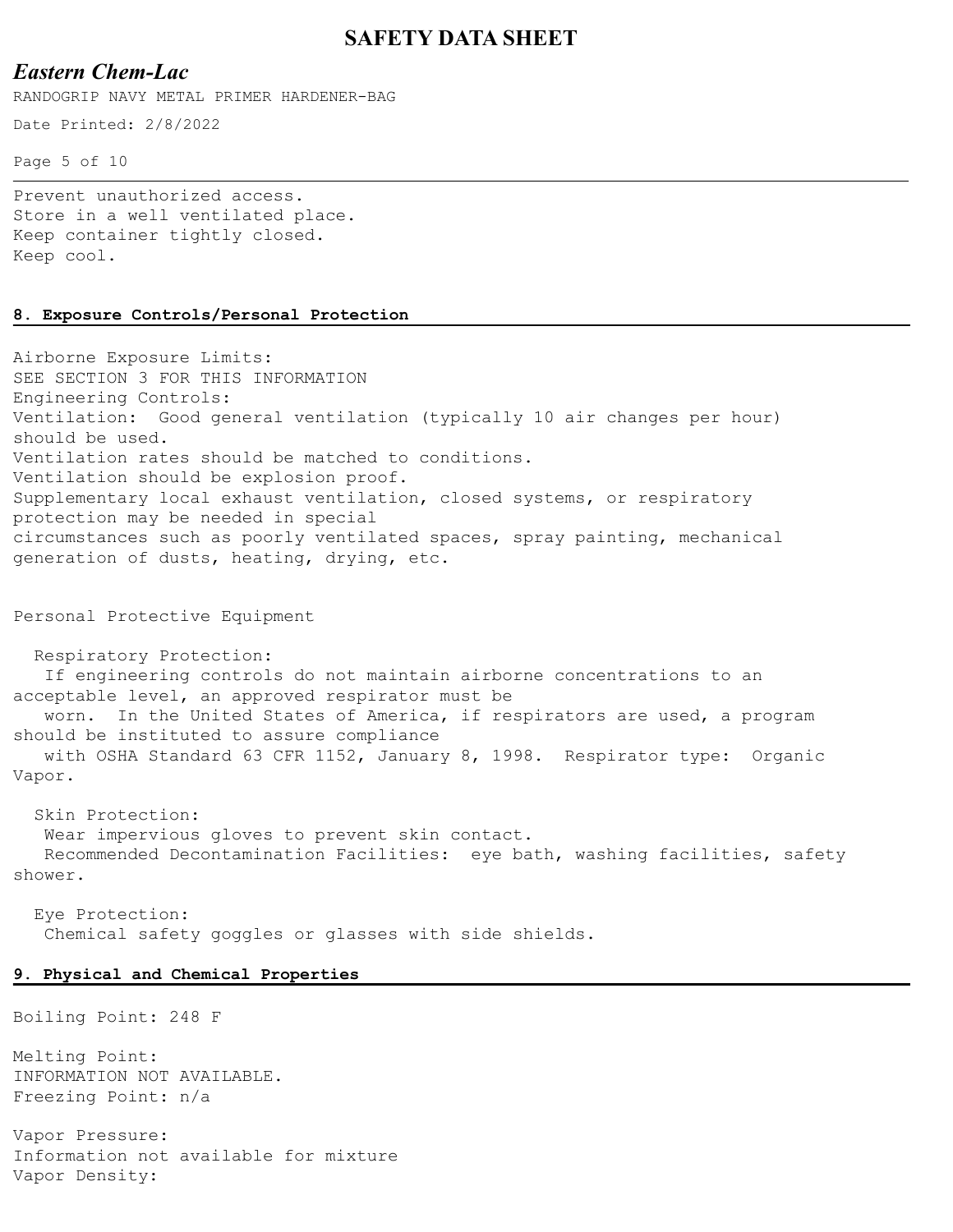### *Eastern Chem-Lac*

RANDOGRIP NAVY METAL PRIMER HARDENER-BAG

Date Printed: 2/8/2022

Page 6 of 10

HEAVIER THAN AIR Solubility in Water: NEGLIGIBLE Evaporation Rate: SLOWER THAN ETHER Specific Gravity: .962 Coating VOC: 1.62 lb/gl Material VOC: 1.62 lb/gl Odor: INFORMATION NOT AVAILABLE. Appearance:

Liquid. Partition Coefficient: INFORMATION NOT AVAILABLE.

#### **10. Stability and Reactivity**

Chemical Stability (Conditions to Avoid): Stable under normal storage/use conditions. Incompatibility: Avoid strong oxidizing agents, acids and alkalies. Hazardous Decomposition Products: INFORMATION NOT AVAILABLE. Hazardous Polymerization: Will not occur under normal conditions.

#### **11. Toxicological Information**

Eye Irritation/Damage: Components 68953-36-6 & 68298-14-6: Serious eye damage, Category 1

Skin Irritation/Damage: Components 68953-36-6 & 68298-14-6: LD50: 1700 mg/kg, rat. Category 4 Extremely corrosive to skin, Category 1B

Acute Oral Toxicity: Components 68953-36-6 & 68298-14-6: LD50: 1200-1600, rat. Category 4. Component 107-98-2: LD50: 7200 mg/kg, rat. Category 5

Acute Inhalation Toxicity: Components 68953-36-6 & 68298-14-6: No data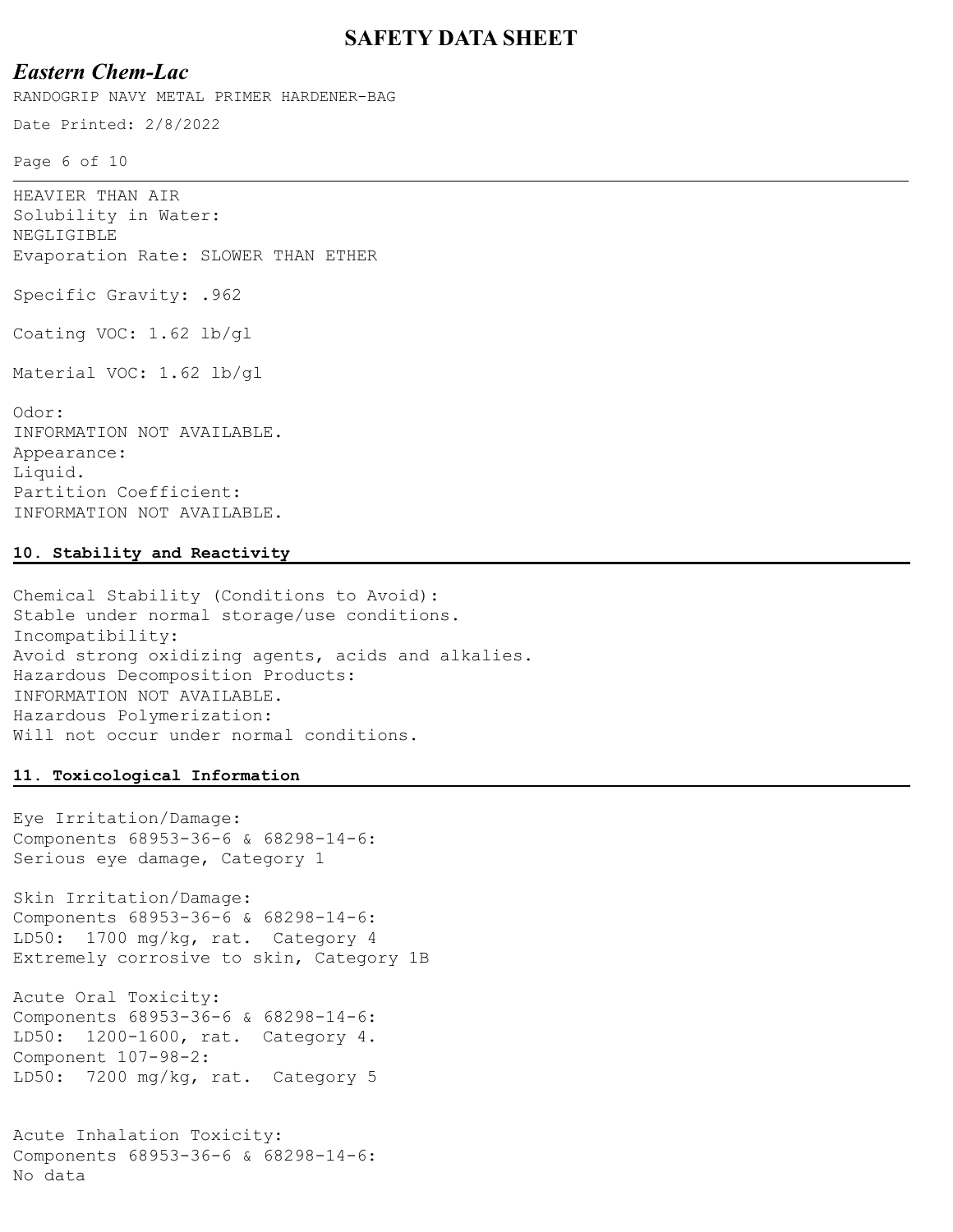### *Eastern Chem-Lac*

RANDOGRIP NAVY METAL PRIMER HARDENER-BAG

Date Printed: 2/8/2022

```
Page 7 of 10
```
Respiratory/Skin Sensitization: Components 68953-36-6 & 68298-14-6: May cause skin sensitization and/or respiratory sensitization, RESULTING IN ALLERGIC RESPIRATORY REACTIONS INCLUDING WHEEZING, SHORTNESS OF BREATH AND DIFFICULTY BREATHING. Carcinogenicity: Components 68953-36-6 & 68298-14-6: Not listed as a carcinogen by IARC, NTP, OSHA or ACGIH Reproductive Toxicity: Components 68953-36-6 & 68298-14-6: No data. Germ Cell Mutagenicity: Components 68953-36-6 & 68298-14-6: No data Aspiration Toxicity: Components 68953-36-6 & 68298-14-6: Not classified as an Aspiration Hazard. Component 107-98-2: Not classified as an Aspiration Hazard. STOT-single exposure Components 68953-36-6 & 68298-14-6: No data Component 107-98-2: No data STOT-repeated exposure Components 68953-36-6 & 68298-14-6: No data Component 107-98-2: No data Routes of Exposure:

Inhalation of vapors, skin/eye/mucous membrane absorption, ingestion.

#### **12. Ecological Information**

Environmental Toxicity: Components 68953-36-6 & 68298-14-6: No data

Persistance & degradability: Components 68953-36-6 & 68298-14-6: No data

Bioaccumulative potential: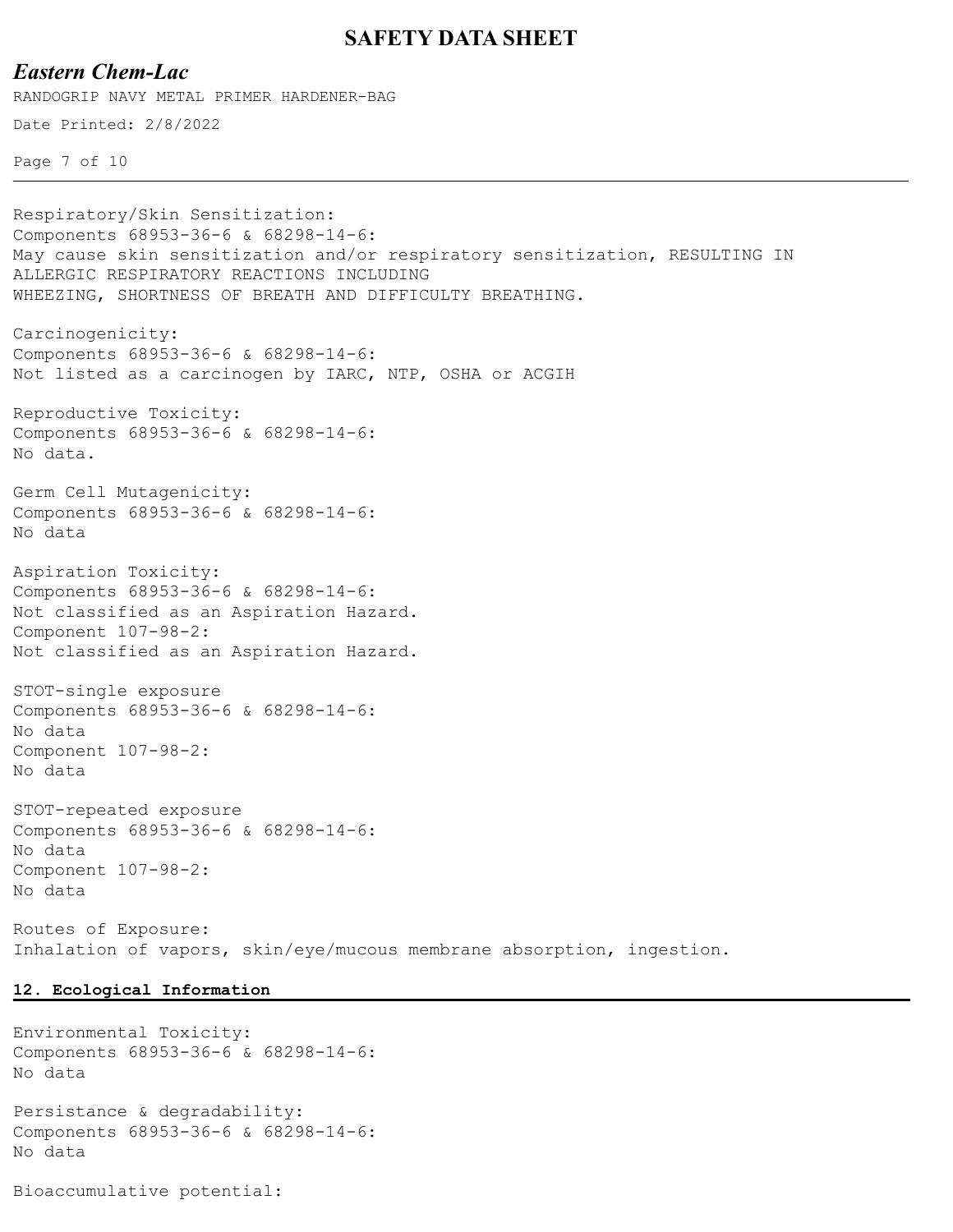## *Eastern Chem-Lac*

RANDOGRIP NAVY METAL PRIMER HARDENER-BAG

Date Printed: 2/8/2022

Page 8 of 10

Components 68953-36-6 & 68298-14-6: No data

Mobility in soil: Components 68953-36-6 & 68298-14-6: No data

Other Adverse Ecological Effects: No information

#### **13. Disposal Considerations**

Waste Disposal Method: Discharge, treatment or disposal is subject to national, state, or local laws. When a decision is made to discard this material as supplied, it meets RCRA's characteristic definition of ignitability. The toxicity characteristic (TC) has not been evaluated by the Toxicity Characteristic Leaching Procedure (TCLP). Federal Regulations may apply to empty container. State and/or local regulations may be different. Of the methods of disposal currently available, it is recommended that an alternative be selected according to the following order of preference, based upon environmental acceptability: (1) recycle or rework, if feasible; (2) incinerate at an authorized facility; or (3) treat at an acceptable waste treatment facility. Be sure to contact the appropriate government environmental agencies if further guidance is required.

#### **14. Transport Information**

Domestic (Land, DOT), International (Water, IMO/IMDG), International (Air, ICAO) Road and Rail (ADR/RID), Air (ICAO/IATA), Vessel (IMO/IMDG): DOT (USA) Shipping Name: Not regulated by DOT/IATA/IMDG UN/NA ID No: Not regulated by DOT/IATA/IMDG Hazard Class: Not regulated by DOT/IATA/IMDG Packing Group: Not regulated by DOT/IATA/IMDG DOT (USA) Shipping Name: Not regulated by DOT, COMBUSTIBLE LIQUID\* UN/NA ID No: n/a Hazard Class: n/a Packing Group: n/a \*NOT REGULATED BY GROUND TRANSPORTATION IN NON-BULK PACKAGING (450L OR 119 GALLONS OR LESS) PER CFR 173.150 (f)(2). IF SHIPPED BY AIR, VESSEL OR IN BULK THEN: Shipping name: Paint Related Material

UN/NA ID No: UN1263 Hazard Class: 3

Packing Group: III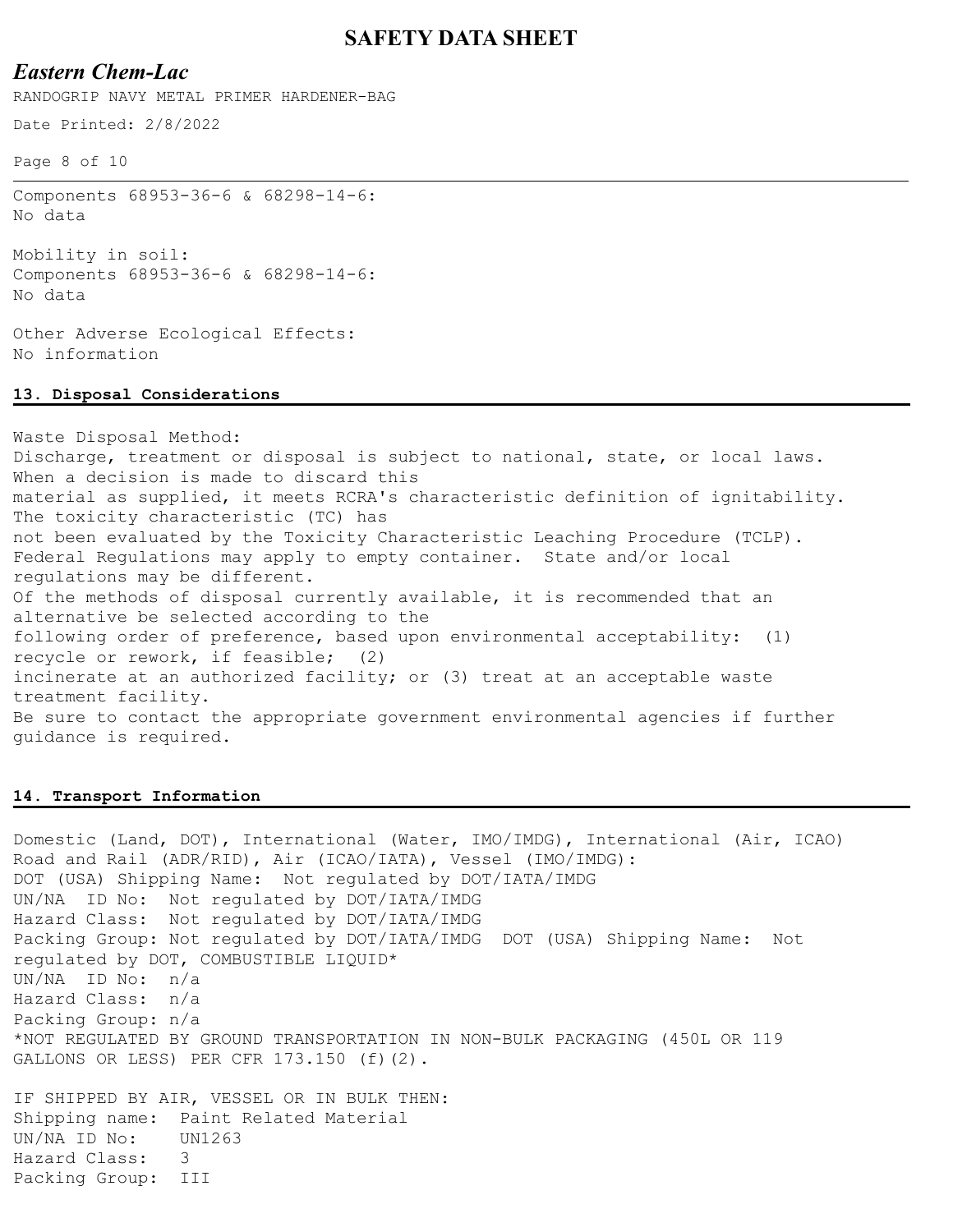### *Eastern Chem-Lac*

RANDOGRIP NAVY METAL PRIMER HARDENER-BAG

Date Printed: 2/8/2022

Page 9 of 10

Environmental Hazards: INFORMATION NOT AVAILABLE. Marine Pollutant: Components of this product do not appear on the list of Marine Pollutants (49CFR 172.101) Special Precautions for User: INFORMATION NOT AVAILABLE.

#### **15. Regulatory Information**

U.S. Federal Regulations: TSCA: All components of this material are on the US TSCA 8(b) Inventory or are exempt from listing. OSHA: This product is hazardous under OSHA's Hazard Communication Std. Not regarded as a health hazard under current legislation. CERCLA: SARA Hazard Category: INFORMATION NOT AVAILABLE. Section 313: "\*" Indicates toxic chemical(s) subject to the reporting requirements of section 313 of Title III and of 40 CFR 372. International Regulations: Canadian WHMIS: INFORMATION NOT AVAILABLE. Canadian Environmental Protection Act (CEPA): INFORMATION NOT AVAILABLE. EINECS: INFORMATION NOT AVAILABLE. State Regulations: INFORMATION NOT AVAILABLE. Volatile Organic Compounds: COATING VOC content is being expressed as mass of VOC per unit volume of coating less water and exempt solvents, where applicable. MATERIAL VOC content is the actual weight of VOC per unit volume.

#### **16. Other Information**

Date Revised: 11/03/21 Prepared By: Regulatory Compliance Information Contact: Regulatory Compliance 413-592-4191 ext 106 Manufacturer Disclaimer: USERS RESPONSIBILITY: A bulletin such as this cannot be expected to cover all possible individual situations. As the